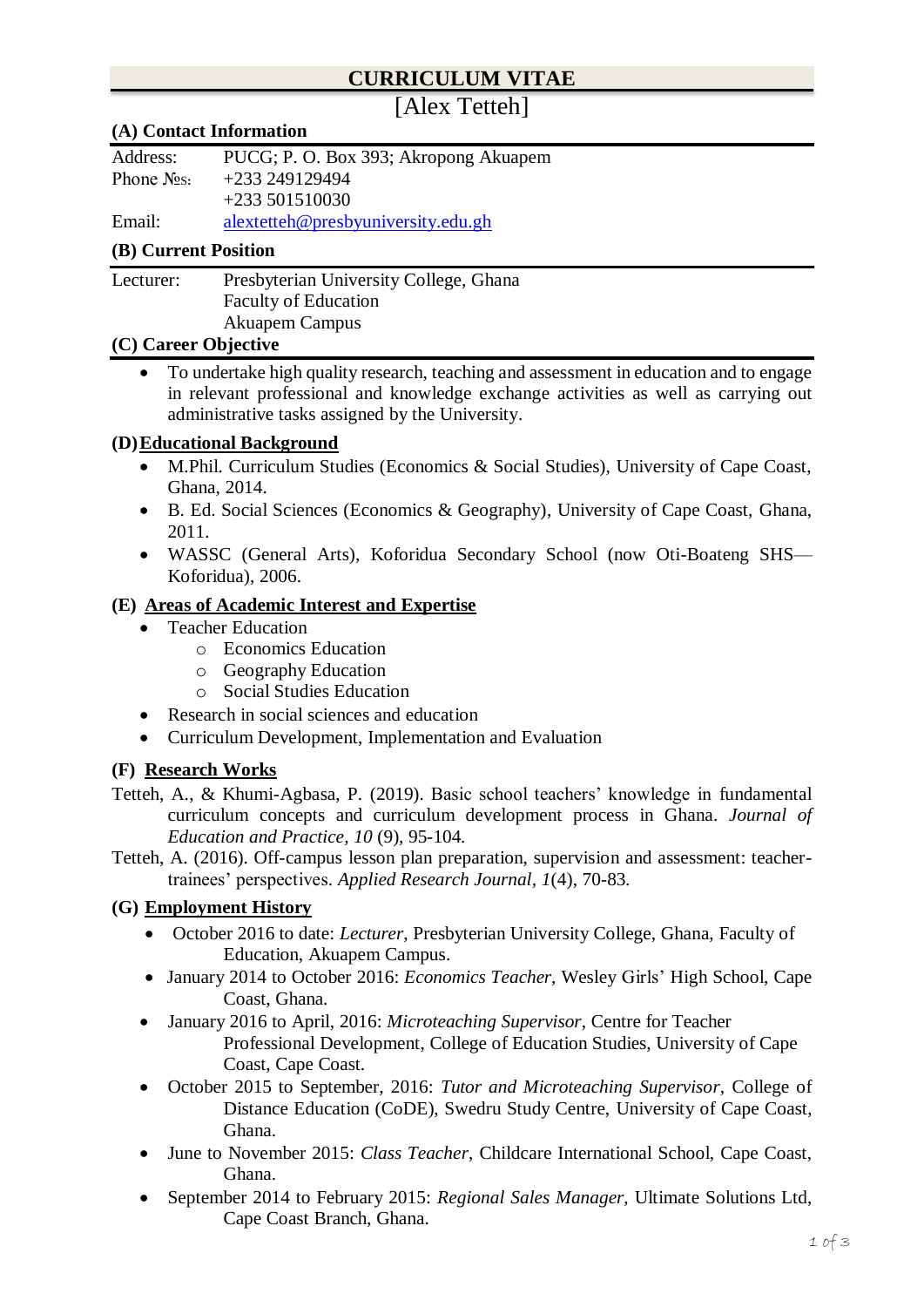- October 2011 to August 2012: *Teaching Assistant* (Economics Education), Department of Arts and Social Sciences Education, University of Cape Coast, Cape Coast, Ghana.
- May to July 2010: *Economics Teacher* (on Teaching Practice), Koforidua Senior High School, Koforidua, Ghana.
- June 2006 to August 2007: *Class Teacher/Staff Secretary* Amoaya Anglican Primary School, Sefwi Amoaya, Western Region, Ghana.

### **(H) Conferences, Seminars, Workshops**

- Workshop on "Donor Grant Funding", organised by the Presbyterian University College, Ghana, in Abetifi, on 31<sup>st</sup> January, 2018, Participant.
- Seminar on "Managing  $21<sup>st</sup>$  Century Tertiary University: the Total Quality Management Factor", organised by the Presbyterian University College, Ghana, in Abetifi, on 28<sup>th</sup> November, 2017, Participant.
- 8th Academic Seminar of the Faculty of Development Studies, Presbyterian University College, Ghana, on the theme "Poverty eradication and climate change: Policy Implication for Achieving Sustainable Development Goals", 24<sup>th</sup> February, 2017. Paper presented: Off-campus lesson plan preparation, supervision and assessment: teacher-trainees' perspectives.
- Staff Workshop on how to write proposals for funding organized by the Faulty of Development Studies, Presbyterian University College, Ghana, 24<sup>th</sup>-25<sup>th</sup> November, 2016, Participant.
- Staff Development Workshop on the importance of measurement, assessment, and appraisal in the teacher's work, organised by Wesley Girls' High School, Cape Coast,  $11<sup>th</sup> - 15<sup>th</sup>$  September, 2016, Participant.
- Workshop on improving classroom delivery through continuous professional development programme by educationists from UK,  $30<sup>th</sup>$  May— $1<sup>st</sup>$  June, 2016, Participant.
- Graduate Seminar on postgraduate thesis supervision, organised by the School of Graduate Studies in collaboration with the College of Education Studies and the Training and Development Section, 4<sup>th</sup> November, 2014, Participant.
- 4<sup>th</sup> Collaboration of Education Faculties in West Africa (CEFWA) International Conference, University of Cape Coast 9<sup>th</sup> - 11<sup>th</sup> September, 2013, Participant.
- Leadership Training Seminar organised by National Union of Presbyterian Students, University of Cape Coast branch on the theme *Leadership and followership: Working with others (the relationship)*, 9<sup>th</sup> August, 2011, Participant.
- International workshop on strategies for effective research and quality teaching in education, Faculty of Education - UCC and Monash University, Australia, August,  $17<sup>th</sup>$  -  $18<sup>th</sup>$ , 2010, Participant.

## **(I) Other Public Engagements and Committees Membership**

- *Assistant Dean of Students*, Presbyterian University College, Ghana, Akuapem Campus, September 2018 to date.
- *Presbyter*, Presbyterian Church of Ghana, Christ Church, Akropong Akuapem, 30<sup>th</sup> December 2018 to date
- *Member*, Ad-Hoc Committee to Strategise into Admission of Graduate Students, Presbyterian University College, Ghana, October 2017.
- *Examinations Committee Member*, Akuapem Campus, Presbyterian University College, Ghana, September 2017 to date.
- *Examinations Committee Member*, Wesley Girls' High School, Cape Coast, September—October, 2016.
- *Assistant Examiner* (Education on HIV/AIDS & Stigmatization), College of Distance Education, University of Cape Coast, Ghana, April, 2016.
- *Counseling Team Member*, National Union of Presbyterian Students, UCC. Branch, October, 2013—May, 2015.  $2 \rho f$  3